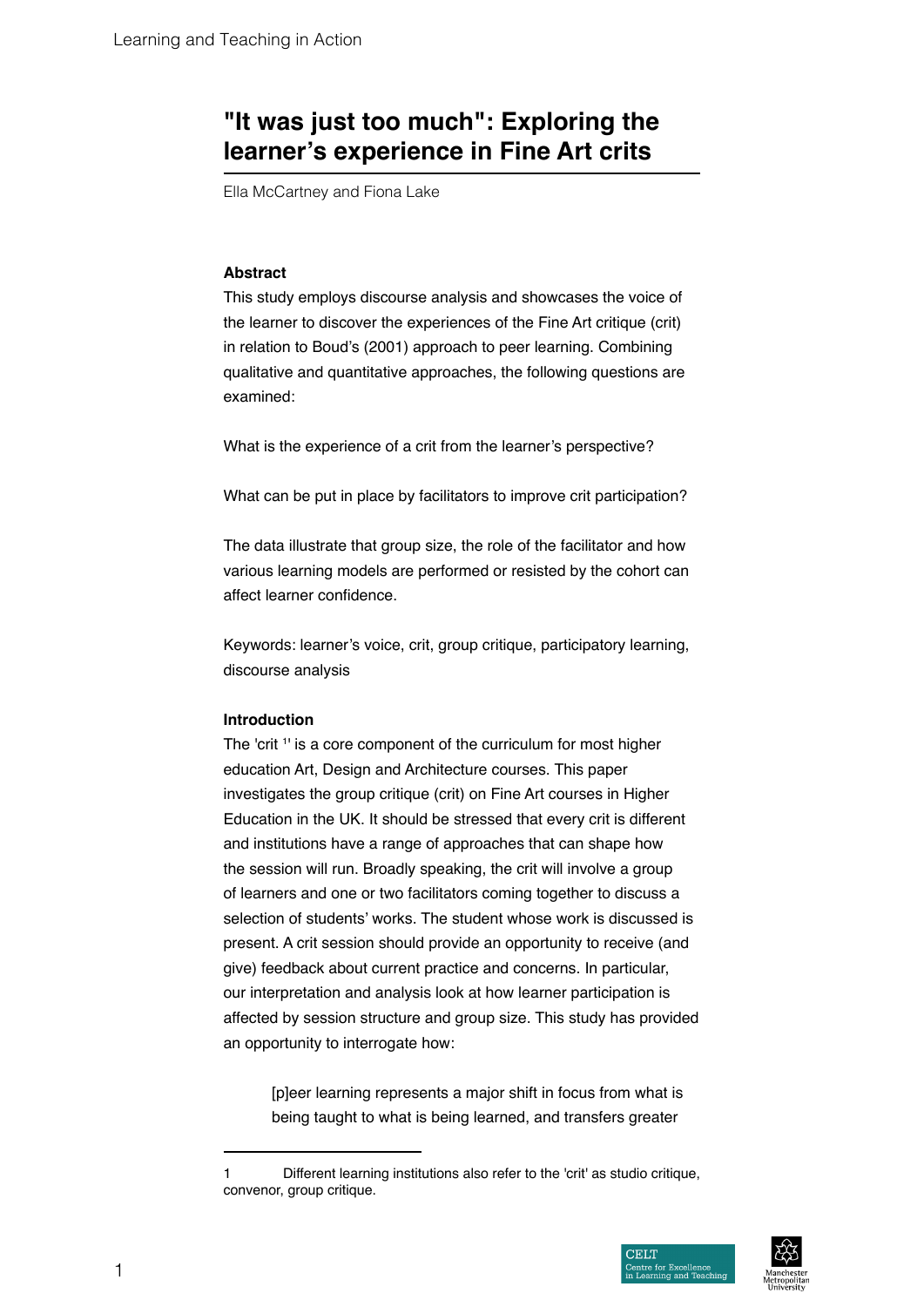responsibility for knowledge acquisition, organization, and application from the teacher to the student. (Cooper, 2002: 54)

The voice of the learner is therefore central to this study, and the use of discourse analysis (Cameron, 2001; Gee, 2014; Tannen et al., 2015) differentiates this study from previous scholarly work on the crit. Gathering data directly from participants in crit sessions and interpretation of transcripts enabled us to gain a unique insight into the various barriers and motivators as experienced by them. The data we have gathered have helped us investigate the following questions:

- What is the experience of a crit from the learner's perspective?
- What can be put in place by teaching staff to improve participation?

#### **Literature Review**

Healy (2016) positions the crit used in design education in relation to the history of Western art education and analyses the crit structurally, which provides a useful overview. The crit session as a site for assessment and feedback is explored in the literature (Blair, 2007; Smith, 2011), however it is not the intention of this paper to focus on this aspect. Research on the crit as it is manifest in architecture and design courses has also been drawn on here as these disciplines have generated relevant literature. White (2000) and Sara & Parnell (2013) explore how the crit session heightens anxiety for students. The architecture crit model is different from the Fine Art sessions observed in this study. Day (2013) also investigates students' confidence (or lack thereof), emphasising the impact on students' experience which the crit can have. Language use in the crit is a focus of a report by Blythman *et al*. (2007). Their interviews revealed that crits can be experienced as tests of verbal skills, and anxiety can lead to learners being incapable of listening productively to feedback (2007: 4). Contributors to Rowles' anthology (2013) also comment on students' anxiety, in interviews with academics. Macdonald (2017) examines the structure of the crit, urging institutions to reframe it as a form of 'new criticality', a kind of gift that's shared (2017:196). Macdonald and Lee echo insights by hooks (1994: 39) on the value of the learner's voice and the potential for group learning to be nonhierarchical. Lee (2017) focuses on the operation of power. Seen through this lens, the institutionalized method (and language use) of the crit and hierarchical structures at play (who can speak, and how) are perpetuated and acted out in the crit. The same power structures

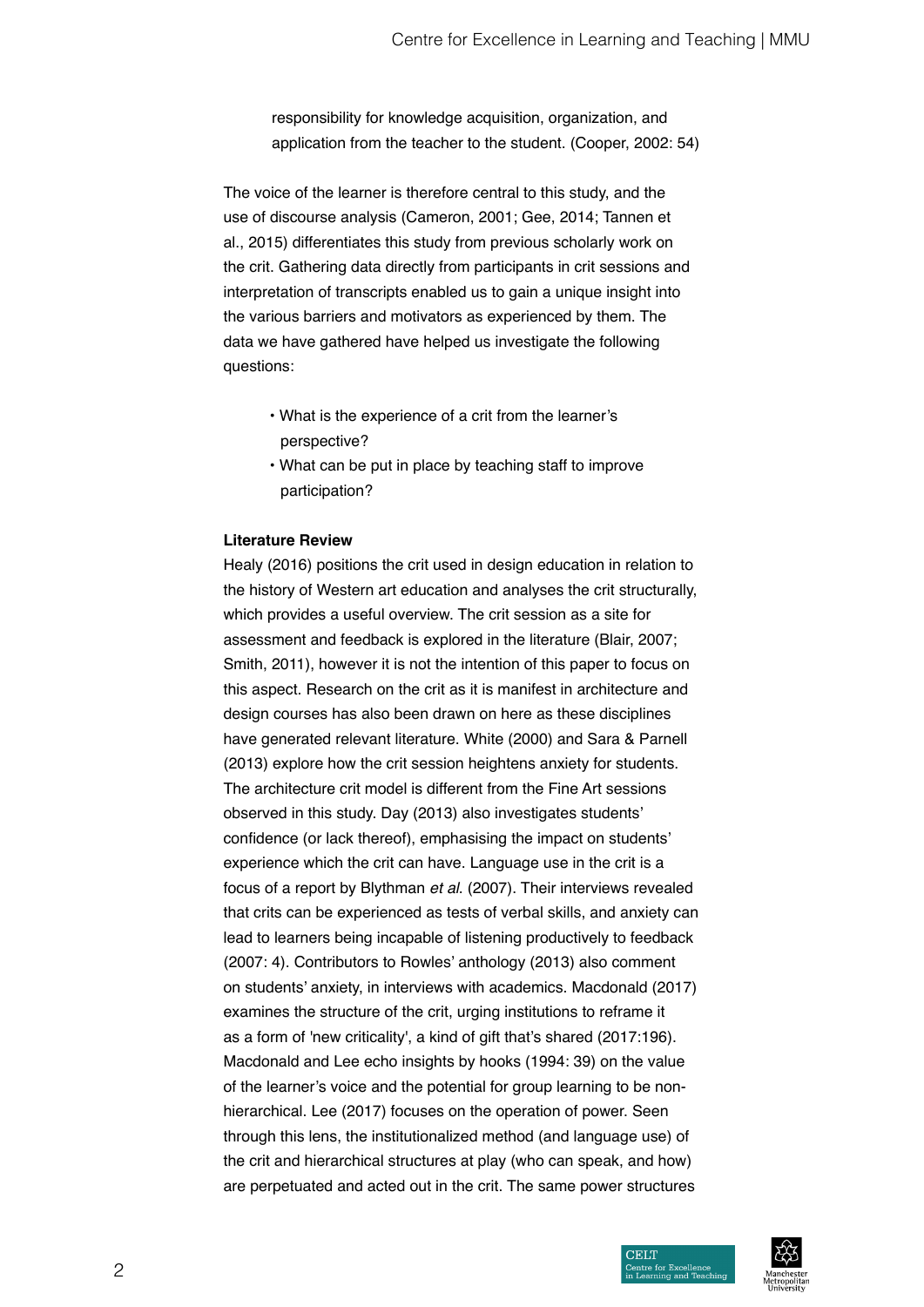that exist in the art world are repeated within the dynamics of the crit (Lee, 2017:147). It is timely now to attend to the learner's voice.

#### **Methodology**

This study draws data from four crit sessions in the UK, across three different learning environments in formal Higher Education Institutions, and a non-formal alternative art course. The study had ethical approval from Manchester Metropolitan University in 2017. The observations took place between November 2017 and January 2018. Every crit session is different (Rowles: 2013), however we noticed aspects that each crit included. These were the presentation of artwork; a pre-arranged time and place for the session to take place; the attendance of the presenting learners' peers and a facilitator.

The participants, who are all anonymous, include undergraduate Fine Art students; learners from a non-formal arts course; postgraduate Fine Art students (learners), as well as lecturers, visiting lecturers and permanent members of staff, sessional lecturers and hourly paid arts practitioners (facilitators). In total, 31 participants took part in this study and we observed four crit sessions. The participants include a range of ages, ethnicities and genders. Their prior experience of crit sessions varied. Some of the participants had recently joined a course and had little previous experience, whereas some had already gained an undergraduate qualification and they had regularly participated in crit sessions. The crit sessions in this study ranged from one hour to one working day. The average length that a participant's work was discussed for was 45 minutes. Two of the sessions we observed were used by staff as a form of summative assessment. It is possible that when learners were aware that they were being assessed, their behaviour changed (Smith, 2011).

This study uses a combination of qualitative and quantitative methods. Qualitative data were collected through participant observation; note taking; audio recordings with detailed transcriptions of the sessions; and individual and group interviews. We gathered quantitative data with a participant questionnaire that was completed directly after each crit session (see Appendix 1, below). These questions focused on the relationship between the participant's confidence and group size; crit structure; and the amount of autonomy given in the crit.

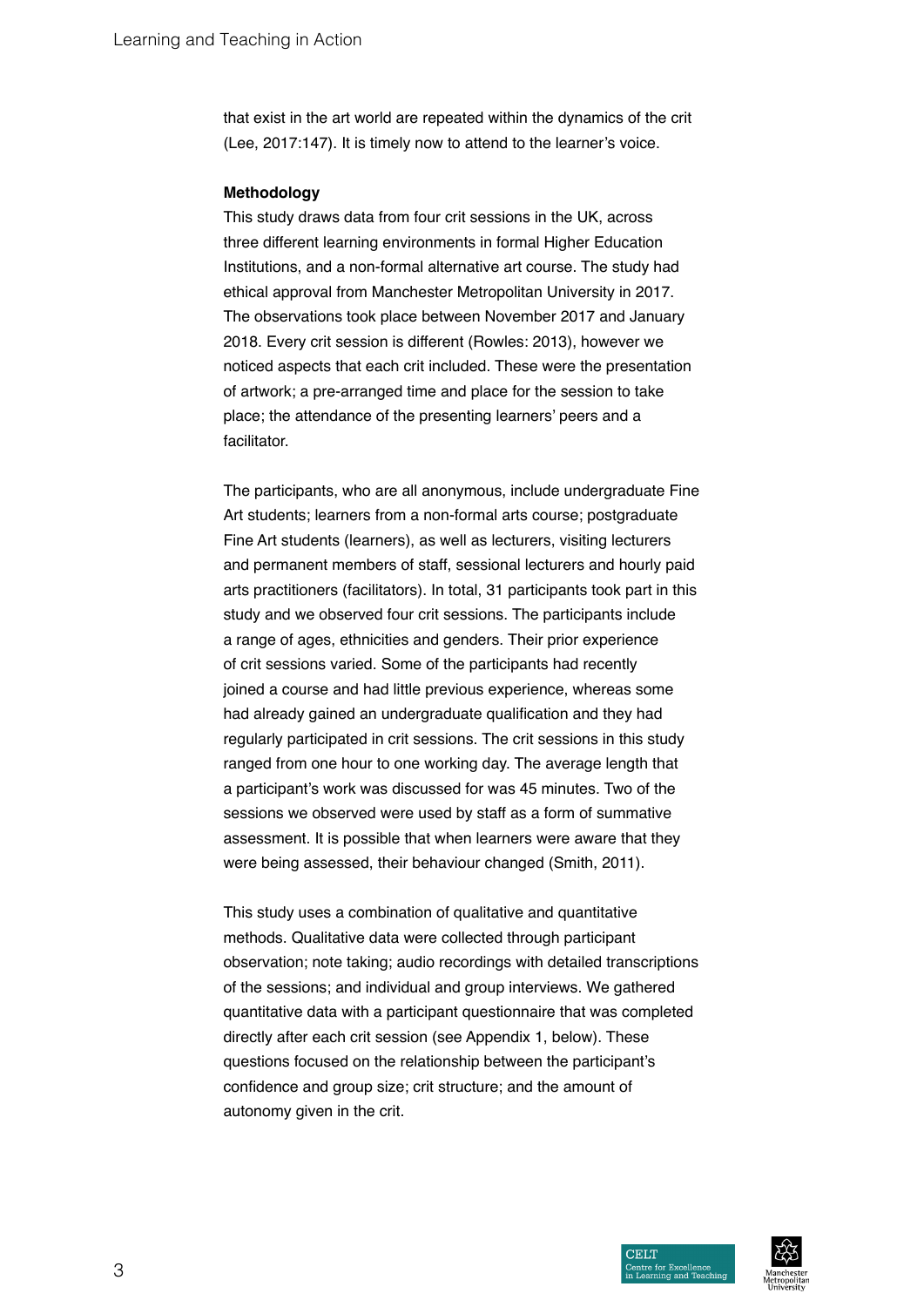The broad themes that have emerged from analysing our data are:

Pedagogy, structure and behaviour:

- learning models used (crit techniques and formats);
- the facilitator as expert and rule maker;
- the facilitator as lead interrogator;
- behaviours and beliefs that have been shaped by the institution such as session structure.

At the start of each session, the participants were asked if they would prefer the researcher solely to observe the session, or to observe and participate. As a result, the data have been collected using a combination of these two approaches.

#### Ella McCartney (EM) methodology:

Working as a fine art lecturer I frequently lead crit sessions with undergraduate art students. I also have personal experience of taking part in crit sessions as an undergraduate and postgraduate art student.

My approach in this study was to observe sessions (outside of my workplace), with a shift in focus away from the artwork being discussed and directly onto the conversation and behaviours within the group. I attempted to estrange myself from the situation in order to reflect on how the crit session operates (Alvesson and Kärreman, 2007; Silverman, 2013).

Fiona Lake (FL): The analysis of discourse is concerned with the study of how language is used in the real world to communicate (Cameron, 2001; Gee, 2014; Tannen et al., 2015). This approach is applied here to the genre of the art crit, with its unspoken 'rules' of engagement. The close textual analysis of language can allow patterns and themes to emerge. Of course, meaning is also communicated when there are breakdowns in the orderliness of discussion, for instance when there is resistance to the (pre) established order, and expectations shift. The selections from recorded crit sessions included in this study follow transcription guidelines, using the orthographic method to indicate turn taking, intonation and pauses (Wray and Bloomer, 2006). The symbols can be found in Appendix 2. Interview quotes are in bold.

This collaborative approach gains insights from an artist practitioner and from discourse analysis to acknowledge the dependence on the verbal within the fine art crit.

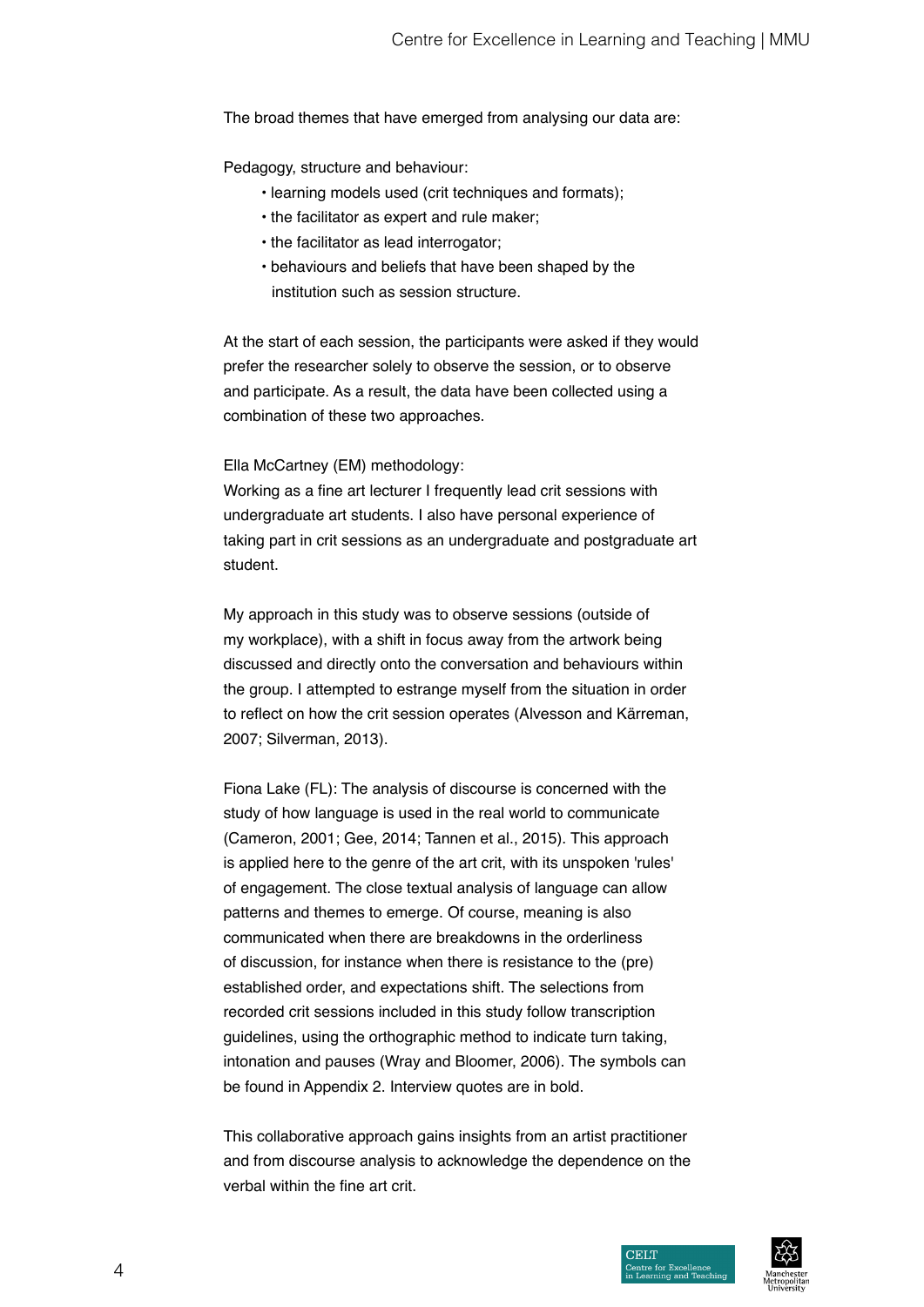# **Research Findings**

The quantitative data have been collected with a written questionnaire <sup>2</sup> and indicate the following:

- Group-sizes directly impact the learner's sense of confidence in a crit. Our data show that group size is the most significant factor in relation to what makes learners feel most at ease;
- Almost all participants prefer to work in group-sizes of 10 or fewer;
- Our data show that the majority of learners feel more confident when a tutor or facilitator is present, in comparison with a purely peer-led session. Almost all of the participants have stated that they prefer to have a tutor or facilitator present;
- When asked about which learning model they prefer, 95.45% of participants selected the model that their institution uses. The model that we observed being used the most was for the crit group to respond to the artwork before the (artist) presenter speaks;
- More learners find speaking with a tutor about their work after the crit more useful than speaking with a tutor before the crit;
- Knowing what to expect before the session starts is valued more than knowing the other participants;
- The data collected in the questionnaire and interviews suggest that confidence levels are not increased if the group members already know each other. To paraphrase, learners value getting feedback from people who are not already familiar with their work.

# **What Are the 'Rules' of a Crit?**

The 'rules' of the crit can loosely be described as the 'crit model' or 'structure' and will determine the running order of the discussion, for example the group might respond to the work before the artistpresenter speaks. In most cases, the 'rules' have been implemented

<sup>2</sup> The paper questionnaire included 9 questions with multiple choice answers and sections for additional comments. The purpose of the questionnaire was to gather feedback directly from individual learners at the end of their crit session. Learners numbered statements in relation to each question, for example 'Please rank the following according to what would make you feel most at ease when participating in group-learning discussions'. In addition to the questionnaire, we conducted individual and group interviews. We have gathered data using a number of different approaches both quantitative and qualitative, which has generated individual comments for us to analyse but also helps us identify patterns across the entire study.



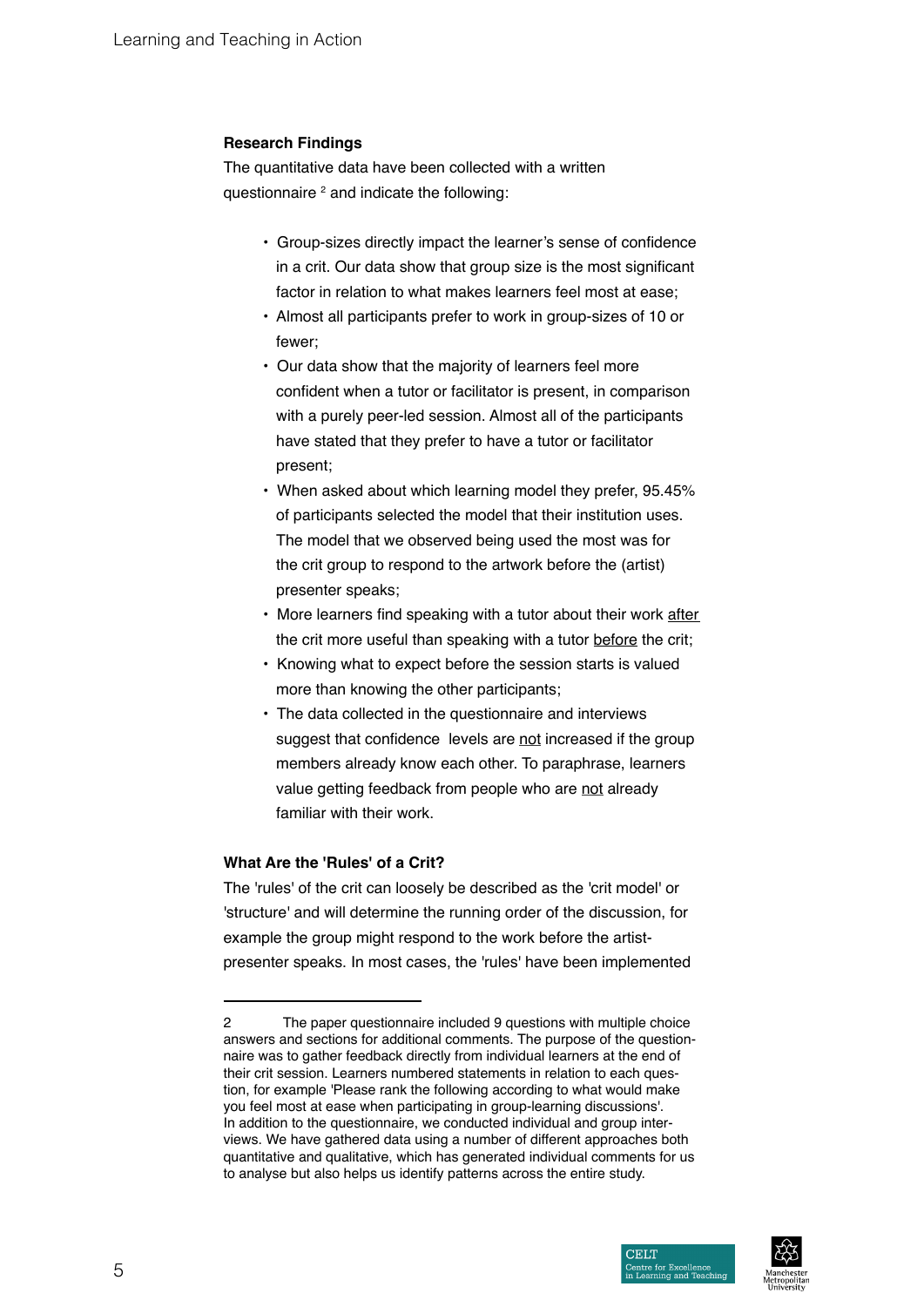by the institution (Lee, 2017) and most crit sessions within the department will adopt a similar model. We also observed how the models imposed by the institution were reinforced verbally during the crit by the facilitator, and in some instances by the learner. Macdonald (2017) notes that it can also be the case that '[f]aculty fail to commit to words a clear rubric of the format and purpose of a crit.' (2017: 197).

There can be difficulties if there is little structure or forethought, as one participant group acknowledges:

Participant C: do you remember when we went to [place]↓ Participant D: yeah that wa::s Participant C: and you and [participant] had crits(.) and like we didn't really feel like we got =anything done cos Participant E: =that was a mess Participant D: =yeah Participant C: what was the matter Participant D: we weren't sure what you wanted to (..) know about it so we were all just sitting and watching your lovely films [laughs]

This small group co-construct the short narrative (Cameron, 2001) of the crit that was a 'mess', ending nevertheless with the positive evaluation, 'lovely films'. Even a communicatively co-operative group of peers can fail to get across the 'point' of a crit when there has been no prior negotiation of a session shape.

### **What Is Learnt in a Crit?**

Having a group of individuals present for the crit discussion has the potential, ideally, to produce various different perspectives on the artwork presented. As Macdonald (2017: 198-199), argues, however:

[m]eaning shouldn't be excavated by one person alone (i.e. teacher as authority figure) but rather take place at the time of the critique so all the requisite aspects of duration, location, and group dynamic, get included - in other words the 'site of the critique.'

There are demands put on the learner including: to present artworks to an audience; and to share their reflections about each other's work. There is an expectation that the learner can develop and perform a vocabulary in relation to their own (visual) artwork and the work of the other individuals in the group. However, not all learners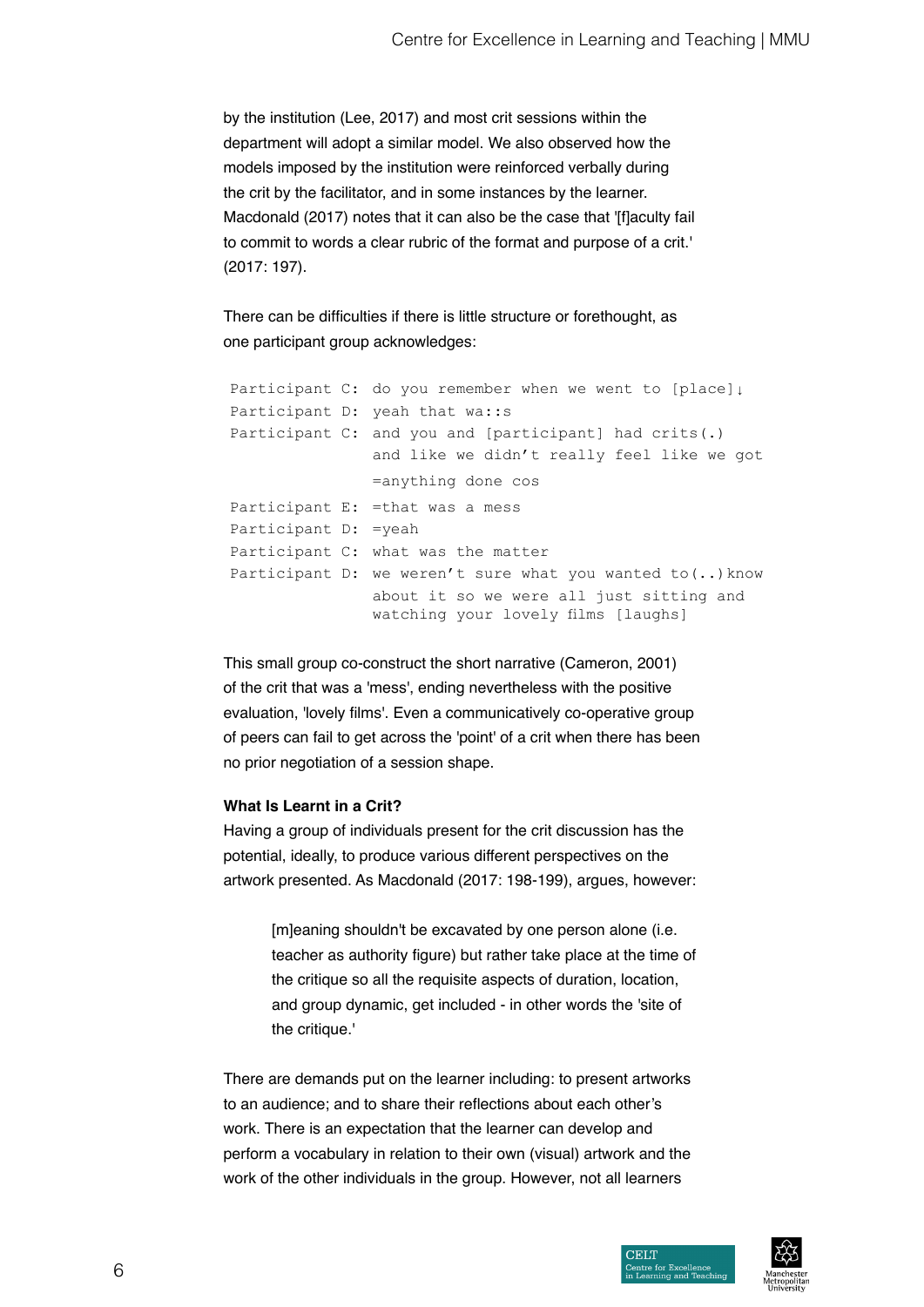will have the skills required to meet these demands. For many, the crit session can be an anxious and stressful experience. This echoes a study conducted by Blair (2007:85) where the pressure of presenting was a recurring complaint from students:

> [w]ithout exception, every student interviewed commented on how difficult they found the experience of standing in front of a large group and presenting work.

One participant in our study commented:

#### **'It can feel quite brutal'**

Vulnerability, we argue, is also demonstrated in this extract from a crit:

Presenter G: I was (.) I also wondered e::er (3 second silence) now it's a photo that I could print that then could be as a (…) text but that is not necessary that is something ↑else or do I need ↓video (..) Facilitator A: to me that's µnot as µinteresting (.) Presenter G: ↓yeah Stud peer B: and (.) to µme that's a little too ↑obvious Facilitator A: it's ↓not a criticism but it was quite disjointed (. . .) Presenter G: =dis Facilitator A: =disjointed you know

The facilitator appears to close down the presenter here, with quite a brusque comment: 'to me that's  $\int$  not as  $\int$  interesting', emphasised by the repetition of 'disjointed'. The qualifying phrases, 'to  $\ln$ <sup>me'</sup> and 'it's not a  $\ln$  criticism but' announce that the Facilitator's negative evaluations are subjective. These softening phrases, however, may be read in the context of the facilitator's positioning as 'expert' in other responses during the crit. The facilitator has most of the turns and talking time throughout this session, and is the only one in the group who refers to the work of other artists from the canon. One has to feel sympathy for the presenting participant, arguably, when one of the peer



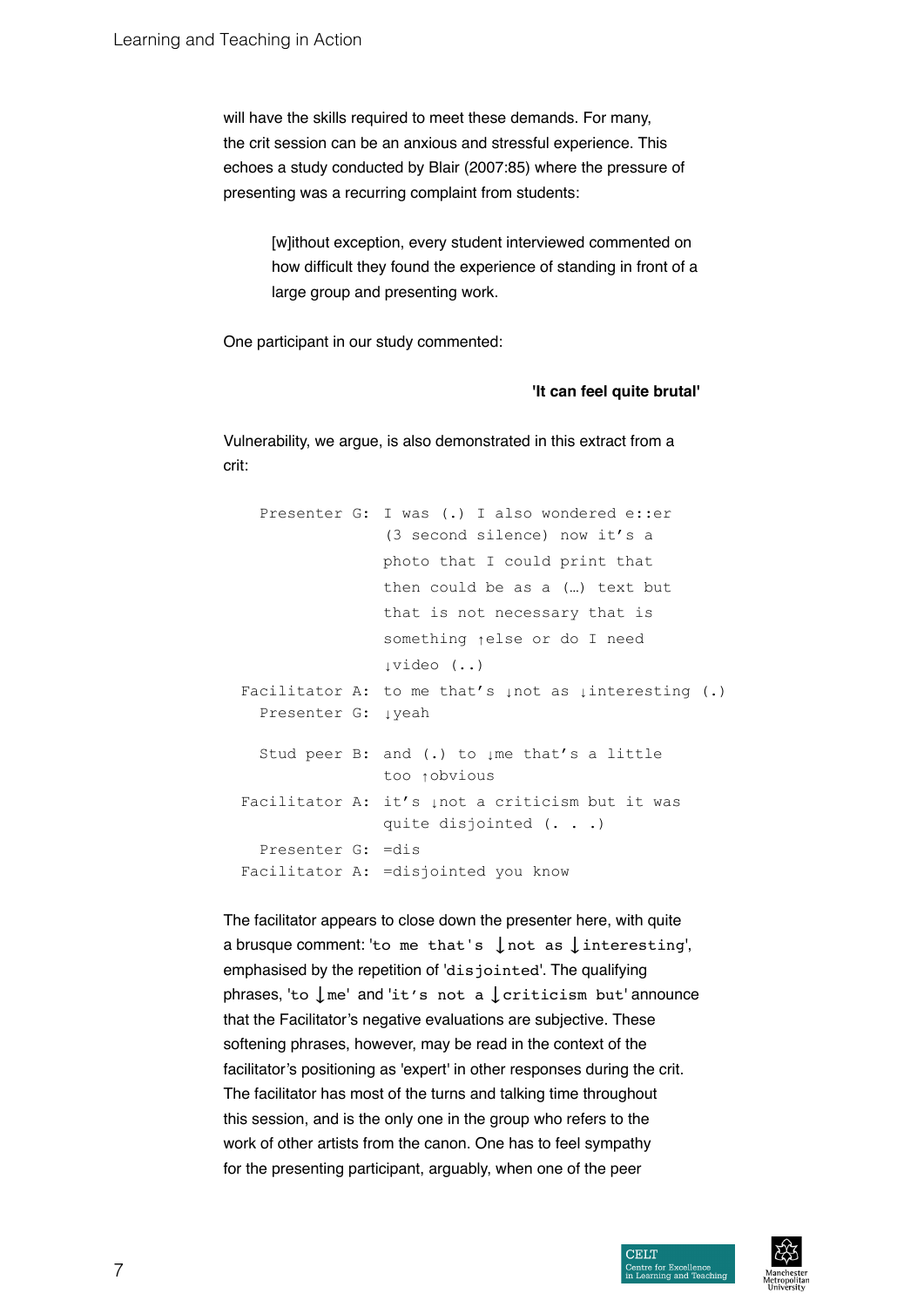group immediately supports the facilitator with their critique of the presenter's work, albeit softened: 'that's a little too ↑obvious'.

The master and apprentice dynamic has perhaps persisted throughout the history of art school education (Swann, 1986; Flynn, 2005), although there was evidence in our data of the learner's experience being responded to with sensitivity too:

```
Presenter 1: I er (..) yeah I've been looking quite 
               much quite (..) at masculinity↑ and erm
               but also er (4 second pause) in a way 
                (..)it is for (indistinct) but then I 
                looked for more erm kind of personal 
                interest but not personal but to which 
                can I relate myself through empathy (.) 
                a::and er (..)and what I mean (.) not to 
                say too much now about myself because I 
                also don't know now (..)I wonder about 
                ↑this er
Facilitator(F): mmm
  Presenter 1: since this is the beginning and how much
               does it lack of (..)↑content and er to
               extent is it generic in the =sense 
Facilitator(F): =mmmmm
```
Presenter 1: of missing yeah the content or like a situation (.) or a erm reference not as reference like erm (..) a psychological dimension or something and er

The presenting participant (Presenter 1) appears to struggle to express himself here, as evidenced by the hesitations 'er' and pauses (…). This is even referred to with a meta comment by the presenting participant: 'what I mean ( . ) not to say too much now'. This form of hedging can be read as defensive (Cameron, 2001). It is noted that the group and facilitator allow this presenter a relatively long turn here, except for the short interruption to demonstrate understanding: 'mmm'. There is, perhaps, sensitivity to the evident difficulty of self-expression, as well as the real doubt expressed about the artwork on show. The presenter is vulnerable. As hooks (1994: 39) suggests:

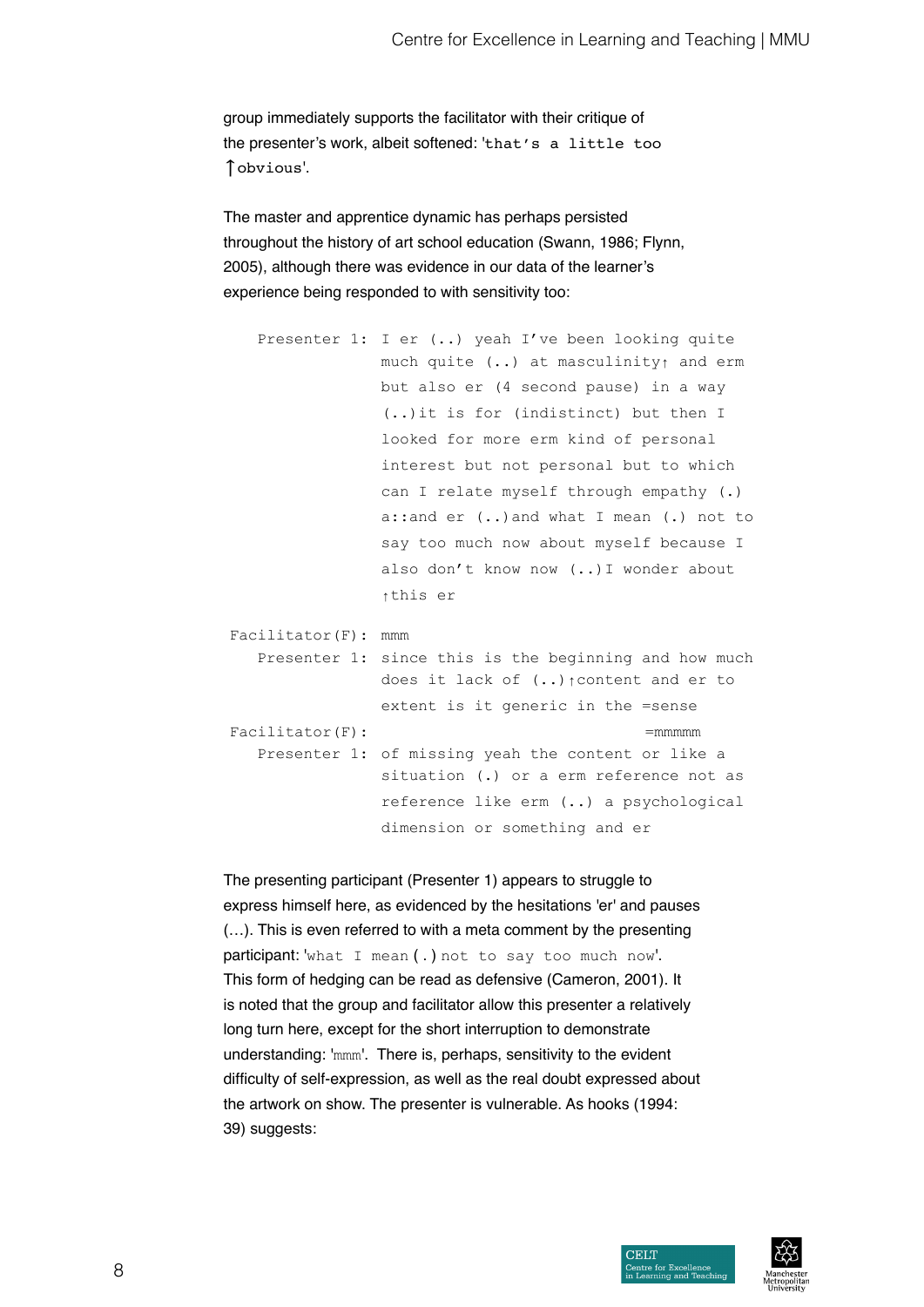[i]t is the absence of a feeling of safety that often promotes prolonged silence or a lack of student engagement.

Some students remained silent throughout the crit session. In every crit session, we observed that at least one learner was absent from their own crit. Not all of these absences were due to learners wanting to avoid the session, however from experience of working in higher education, many of the cohort feel unable to attend sessions due to the level of stress prior to the crit session. In many cases throughout this study the 'rules' of the session were not open for discussion. There is perhaps an assumption that learners are already aware of what is expected of them and in agreement about the structure or model that will be used. Two of the institutions in our study had provided their learners with a written guide or briefing about crit sessions at the beginning of the term. However, we found in interviews that from the learner's perspective the 'rules' of the crit are learnt through direct experience:

#### **'you learn just through practice.'**

*'***at the start we had a year meeting when they encouraged us to speak our mind and that the worst thing you can do is not say anything. You kind of get little bursts of input about opening up but it is just a learn by doing sort of thing.'**

Lee (2017: 146) suggests that:

'Crits' and workshops, the staples of fine arts and writing programs, are part of larger sociopolitical arenas that regulate whose experiences are made legible and illegible.

The questions in this study are therefore framed to gain a better understanding of how confidence levels are affected in relation to group size, information provided, crit models used, and the level of autonomy given to the group. As Lee (2017:149) argues:

> [w]e need to draw attention to what is left out of dominant pedagogical frames so that we can engage with power, privilege, and agency in all of its elusive and complicit forms.

Can absence or silence be re-evaluated as forms of resistance to the dominant frame? An extract from a crit session brings this question to mind:

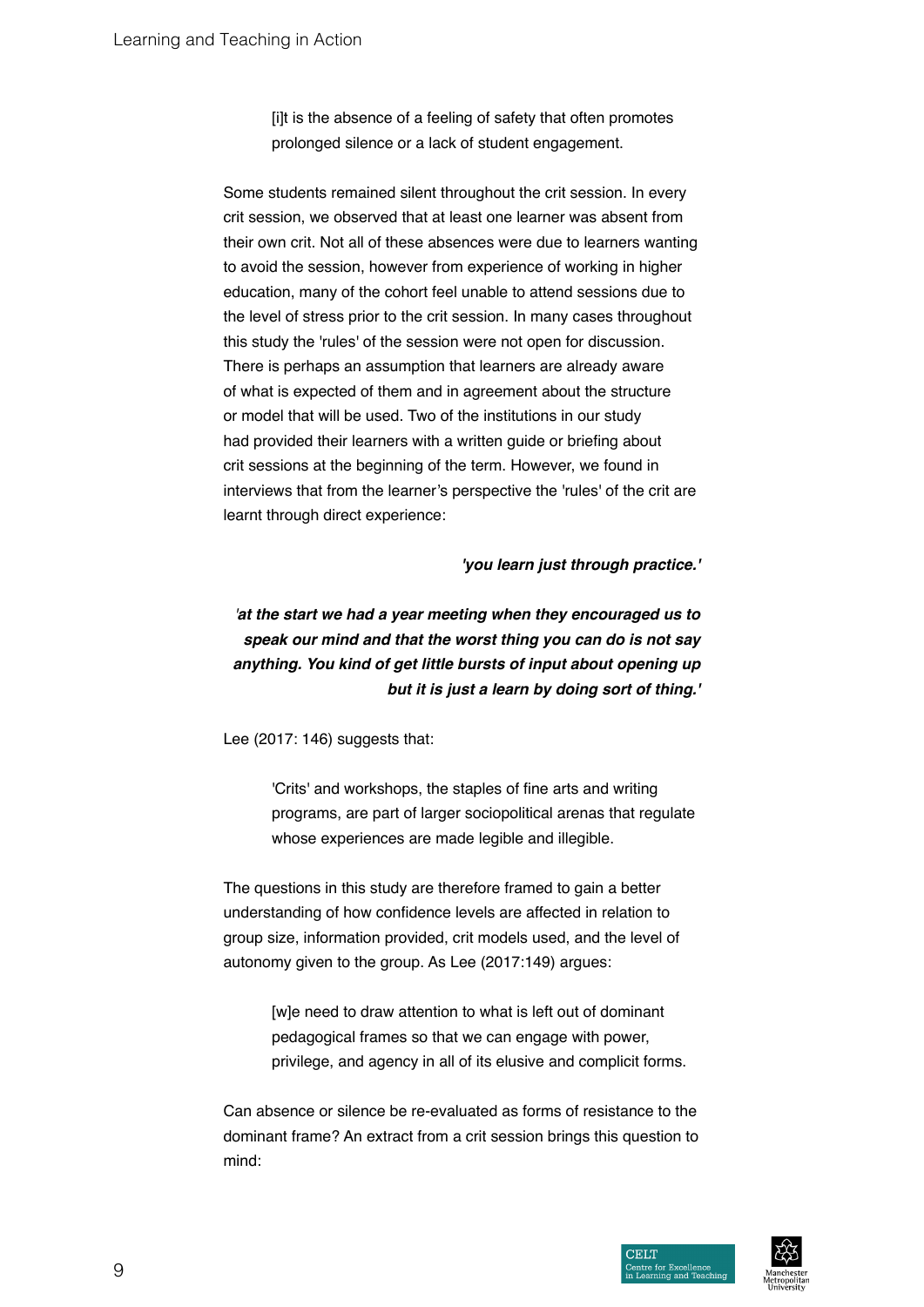This crit was opened and initiated by the facilitator with a markedly long turn:

|               | Facilitator: $ok\downarrow$ [whispered]                                                             |
|---------------|-----------------------------------------------------------------------------------------------------|
|               | Presenter 4: so I prefer not to say anything before I<br>show $\left( \ldots \right)$ ok $\uparrow$ |
|               | pink <sub>1</sub>                                                                                   |
| Peer learner: | know it's your time $(.)$<br>I'm just thinking about why is that                                    |
| Facilitator:  | to let us look then that's fine (.) you                                                             |
| Presenter 4:  | $= ye:ee$                                                                                           |
|               | don't want to say =that much                                                                        |
|               | say that much in the case of if you                                                                 |
|               | is, (3 seconds) or you don't need to                                                                |
|               | (.) you know what you think the work                                                                |
|               | trying to figure out as well as (.) erm                                                             |
|               | feedback () in terms of what you're                                                                 |
|               | to help you with in terms of our                                                                    |
|               | in our minds that we might then be able                                                             |
|               | with this project and so what can I put                                                             |
|               | what am I trying to work out for myself                                                             |
|               | about what I said () what am I hoping                                                               |
|               | to know about the work (.) do think                                                                 |
|               | you think will would be helpful for us                                                              |
|               | giving us a little bit of context that                                                              |
|               | about is there anything (.) obviously                                                               |
|               | Facilitator: so when you introduce this do think                                                    |

Here the presenting learner (PP4) resists both the guidance outlined and emphasised by the facilitator and the short questioning commentary from a peer. This presenting learner continues to be silent for almost seven minutes under some pressure until she says:

PP4: I don't want to tell

It could be said that this resistance forms part of the performance of this crit.

We have placed an emphasis on the perspective of the learner in this study with an aim of finding practical aspects of the session that can be adapted by the facilitator and even the learners themselves. A minimum of 12.5% of the cohort did not attend their own crit session throughout this study. There are many complex and varied

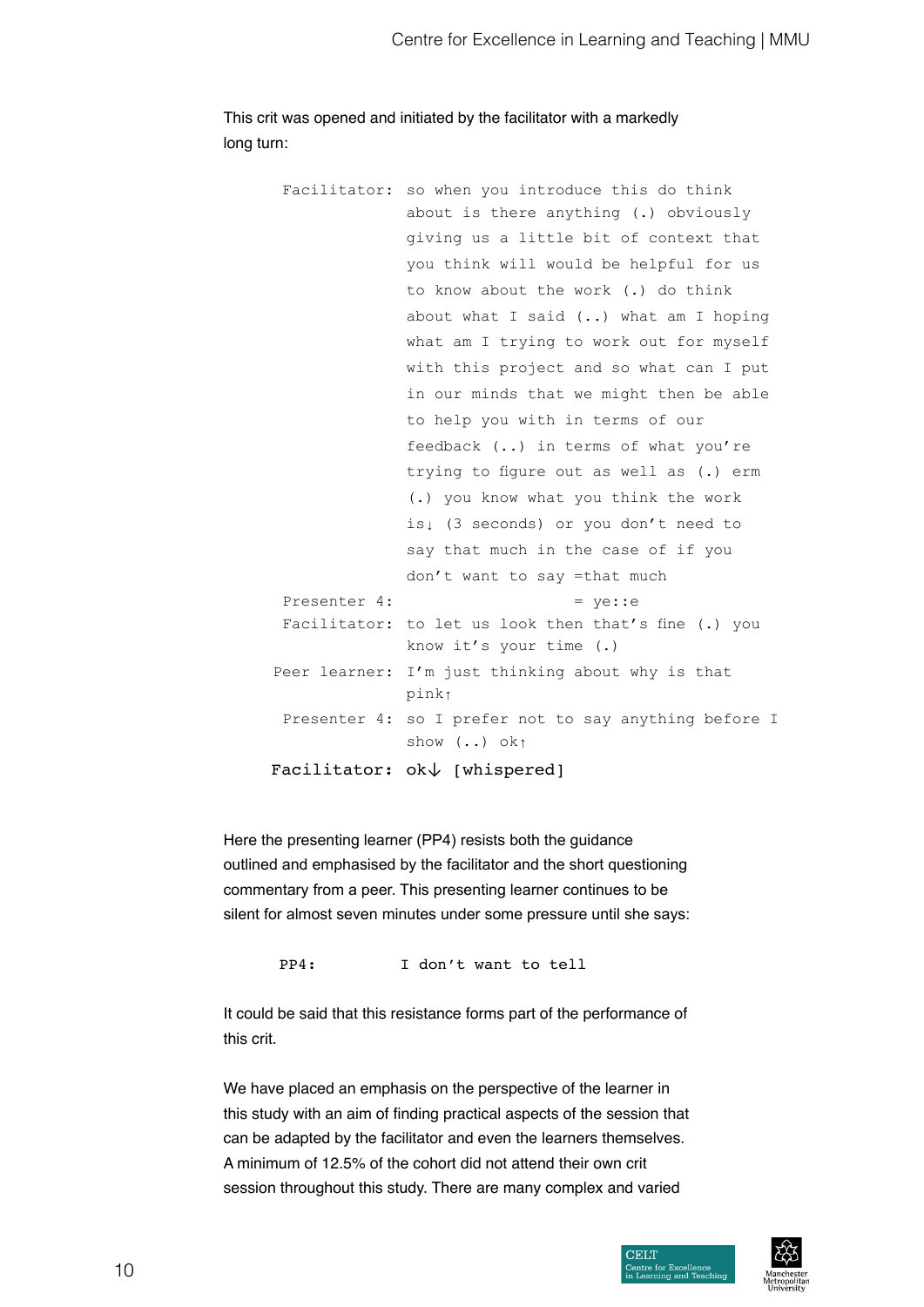reasons as to why learners avoid taking part, too many to attempt to outline here. Feeling unsure about the situation can lead to reduced participation or avoidance.

Our data from interviews support this:

**'the toughest one was when we had a crit in a gallery and there were around 20 students whose work we had to discuss, and it was just too much. You skim the surface and there's about 70% of the group that don't speak, because it is such a big group and it's harder to speak out in front of more people and it's just dominant people that talk the whole time, and people drop out. It's better to have a smaller group where everyone is invested in it'.**

 **'if it was a big crit and there was loads of people then I would rather talk to someone about it beforehand, but if it was a smaller one and it was kind of relaxed, non- judgemental setting, then it's quite nice not to have that because you don't want to talk about it again and again. You can just hear what people think about it for the first time in the crit'.**

There was also evidence from interviews of important ways of tackling pre-crit nerves, as these participants suggest:

**'I used to get very anxious. The way the (visiting practitioner) did it when we had a chat and seemed so warm and open and that really set the tone. When we introduced everyone, the (visiting practitioner) was very positive and very down to earth, and also said this should be a constructive thing and that set the tone for the day.'**

 **'it was quite a small group as well which lowers anxiety.'**

**'timings really affect the mood of the group, usually you are really exhausted and drained by the end of it and you have been traipsing around the studios but it didn't feel like that today because it was shorter and at the start of term as well.'**

To summarise, there is a struggle to verbalise; and some learners show forms of resistance such as silence and absence. What may be being learnt is how to perform a crit.

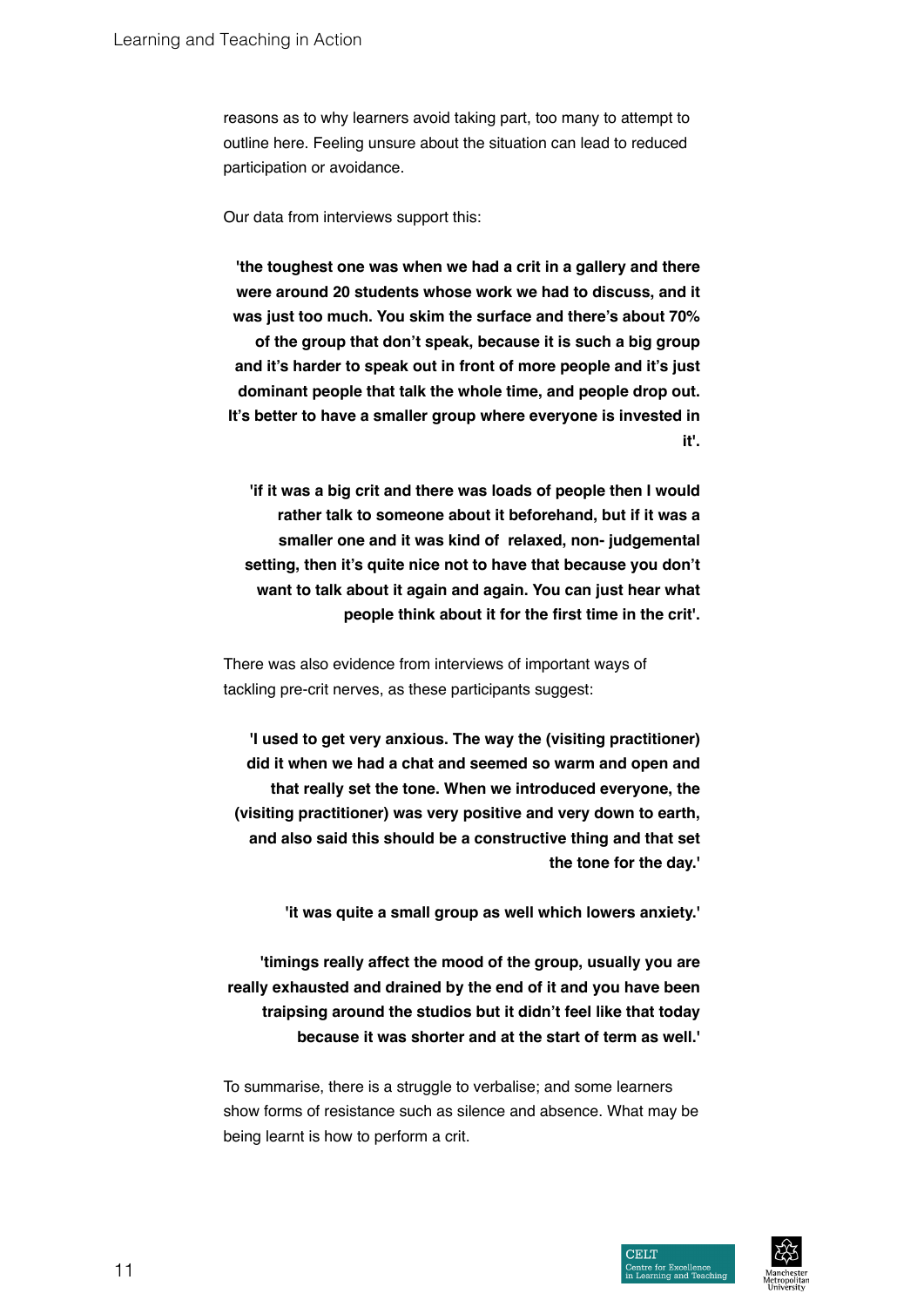#### **Responsibility and the Learner**

In many of the sessions we observed learners were not clearly informed about what the crit would entail and what is expected of them. We observed very few sessions that included an open discussion among the group about what would take place in the session or how it could be shaped. Our data show that learners value knowing what to expect in the session more highly than knowing the others in the group. Therefore, exploring the purpose of the crit with the group, from the perspective of the learner, can increase confidence levels and a willingness to take part.

Enabling the group to take part in the formulation of the 'rules' appeared to build confidence in the group and increase participation, but this structure must be approached with caution. The following transcript perhaps demonstrates how power and authority can be implicitly debated during a crit in which the introduction was made by the presenting participant (PP3):

PP3: erm this is my space erm (..) people wanna like (.) shall we just look Facilitator: yeah yeah PP3: best just to look and I can talk maybe Facilitator: yeah PP3: okay

It may be important that the crit took place in the presenting participant's studio. Perhaps the status of being host supplied the confidence and the legitimacy to take the initiative. It is notable that the suggestions are modal ('shall we', 'I can talk') and thus open to challenge, and a sense of inclusive group work is communicated by the use of the plural 'we', contrasting with the earlier use of the singular 'my space'. It is the facilitator and not a peer, however, who, perhaps significantly, signals assent for this way of organising the crit: 'yeah yeah'. This perhaps re-establishes the authority of the facilitator. In the event, the facilitator appears to ignore the presenting participant's suggestion for the conduct of the crit by almost immediately asking a series of questions about the work. The facilitator, arguably, also attempts to wrest power from the presenter / host with a suggestion to the whole group, framed as a question:

F: do (.) people want a closer look (..)

**CELT**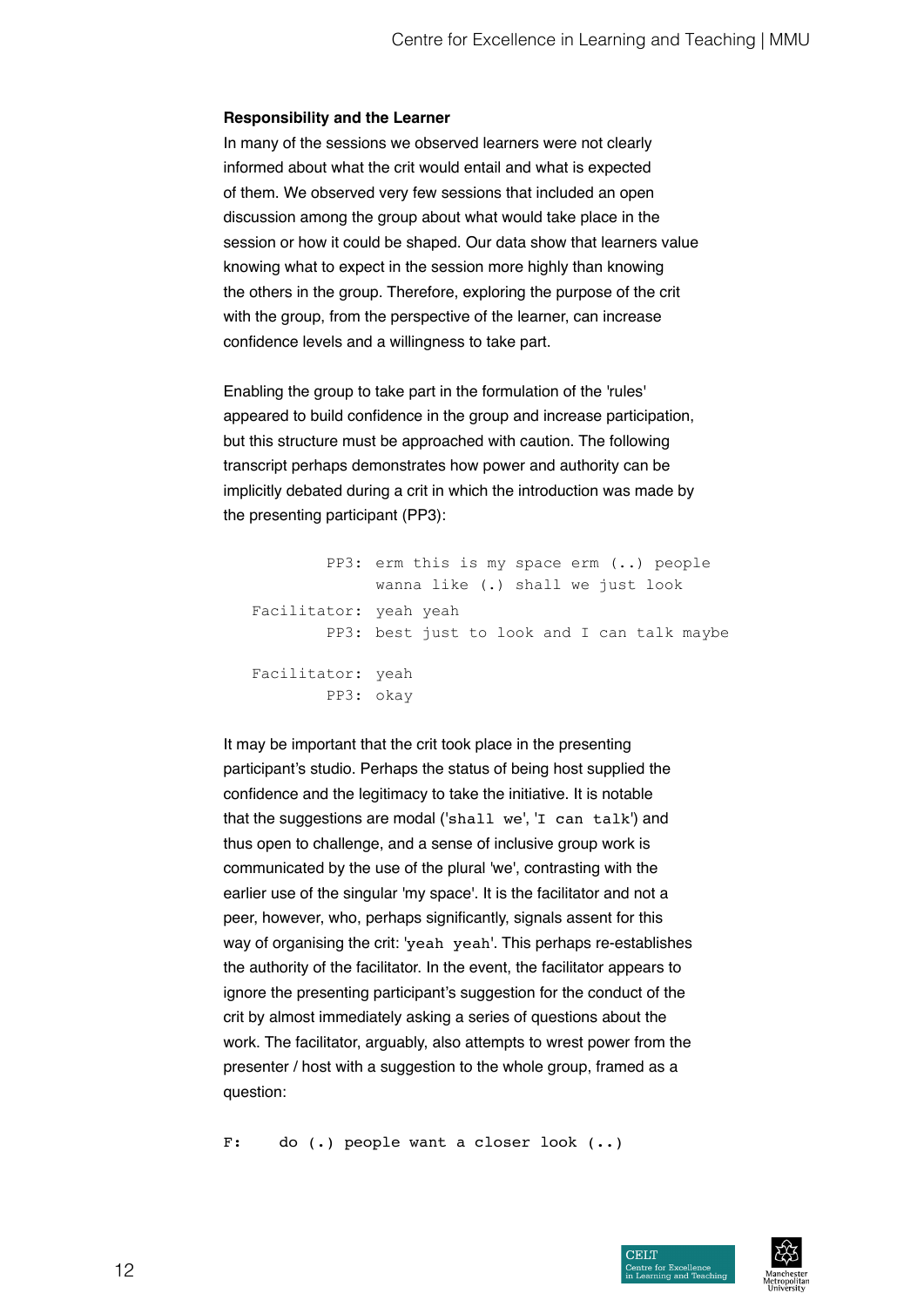This is followed by guidance aimed at the presenter:

Facilitator: maybe you should ask us if there are ↑any ↑questions that you have PP3: = erm Facilitator:  $=$  that we could help =with PP3:  $=$ yeah

The presenter attempts to re-establish herself with a proposition reorienting the group to the artwork:

> PP3: yeah so maybe we could start with this one so this one is finished

Perhaps unusually, the facilitator's response is laughter, which is difficult to interpret.

For peer learning to function there is a shared responsibility that everyone in the room must be enabled to take (Boud et al., 2001; Cooper, 2002). However, as this transcript shows, when the studentpresenter takes the initiative, the facilitator can undermine the peer learning process by reinstating their own position of power.

**The Facilitator as Expert and Rule Maker; Student Involvement**

Our data show, nevertheless, that learners place a significant value on the role of the facilitator; the majority of learners feel more confident when a tutor or facilitator is present in comparison to a purely peer-led session.

The data we collected through interviews with participants indicate that the role of the facilitator can provide reassurance that the conversation may be kept relevant to the work, remain constructive and prevent comments from peers from getting personal:

**'if someone really starts going at your work, and being mean for no reason, the tutors are there, authority figures you know? They will probably be like – hold on a bit, slow down. They structure the sessions.'**

In contrast, the behaviour of the tutors also received criticism from participants who felt the facilitator could dominate:

**'sometimes they (tutors) direct the conversation too much'** and **'sometimes they get into it and are just working off each other.'**

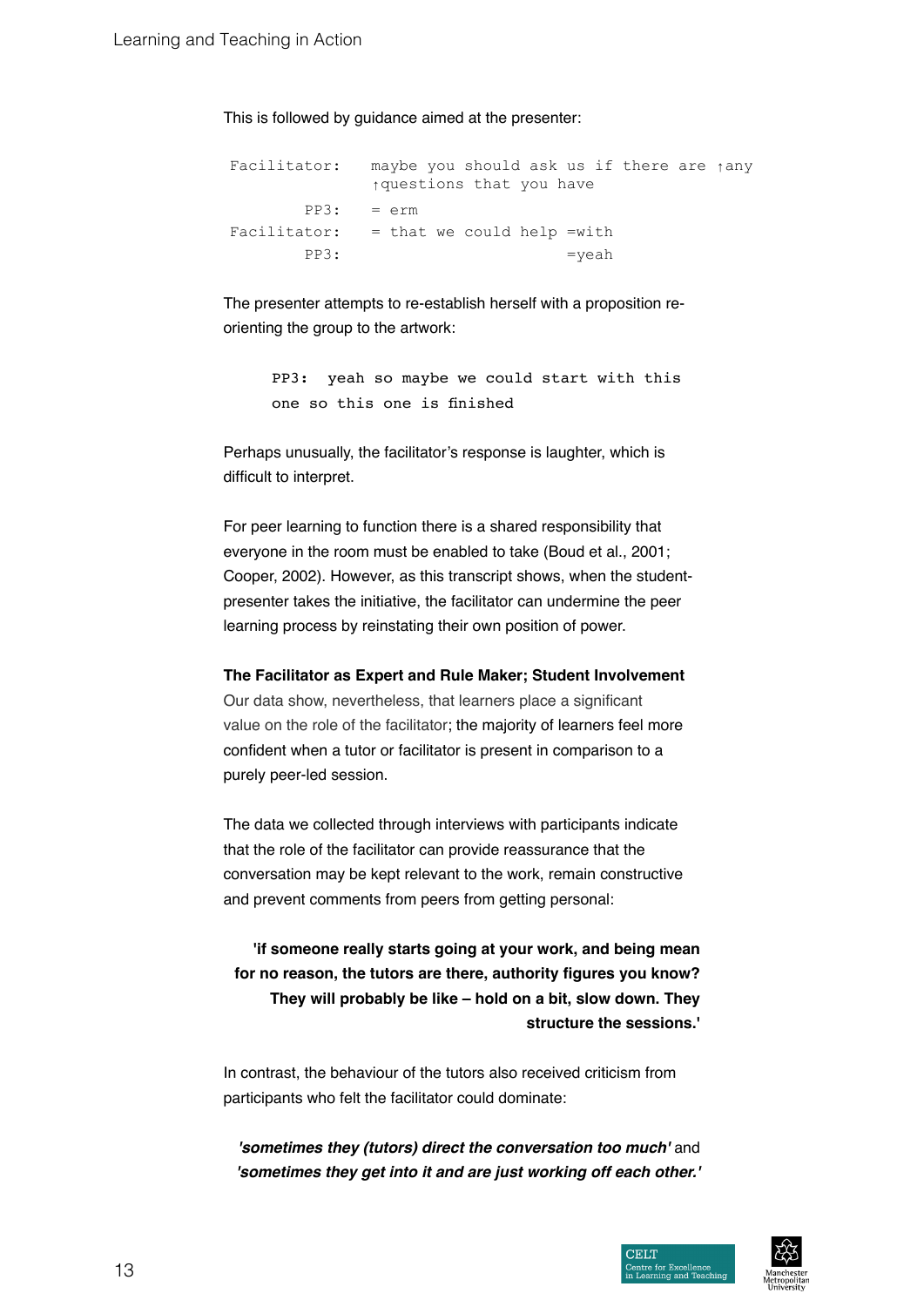Most of the sessions we observed had been pre-arranged by staff as part of the core timetable. In most cases, the selection of learners in each crit session had been put together according to their tutor group. In contrast to this, one session we observed included learners who had signed up for the group crit because of a shared interest in the research area of the visiting practitioner. The group members were not familiar with each other's work prior to the session. This method of grouping has a number of advantages because it brings together learners from a range of pathways and tutor groups. Each learner was invested in the session because they felt the discussion would be specifically relevant to their own practice and interests. As a result, the group showed more motivation to participate in the session compared to groups who had been allocated a session. We observed that all of the participants contributed to the discussion throughout the five-hour crit session.

**'I was really excited to speak to (the visiting practitioner). I picked her from a long list and she might be the only one I get to speak to. That's the same for everyone, they wanted to be there whereas for example in other crits you don't have a choice and it was very long – all day.'**

The role of the facilitator is important to the participants in this study. However, when learners have choice their participation increases.

# **Behaviours and Beliefs That Have Been Shaped by the Institution**

Each 'crit' session was structured differently. We observed one or a combination of the following models being used: the learner showing their work does not introduce their work before the group discusses it; or the learner showing their work listens to the group discussion but does not speak throughout the session; alternatively, the learner showing work speaks after the group has discussed their work. When asked which crit model they preferred, 95.45% of learners from a Higher Education Institution<sup>3</sup> selected the model that their institution uses. We draw from this that learners are unlikely to adapt the session in a direction they think would suit their work or generate the feedback they need at a specific point in their learning. The group opt for the model they are familiar with. Many of the participants in our study had only experienced one model and only a small percentage had experience of more than two different crit models. Not having a

<sup>3</sup> This statistic does not include participants from the peer led group because we did not observe a defined institutional model that could be used as a comparison.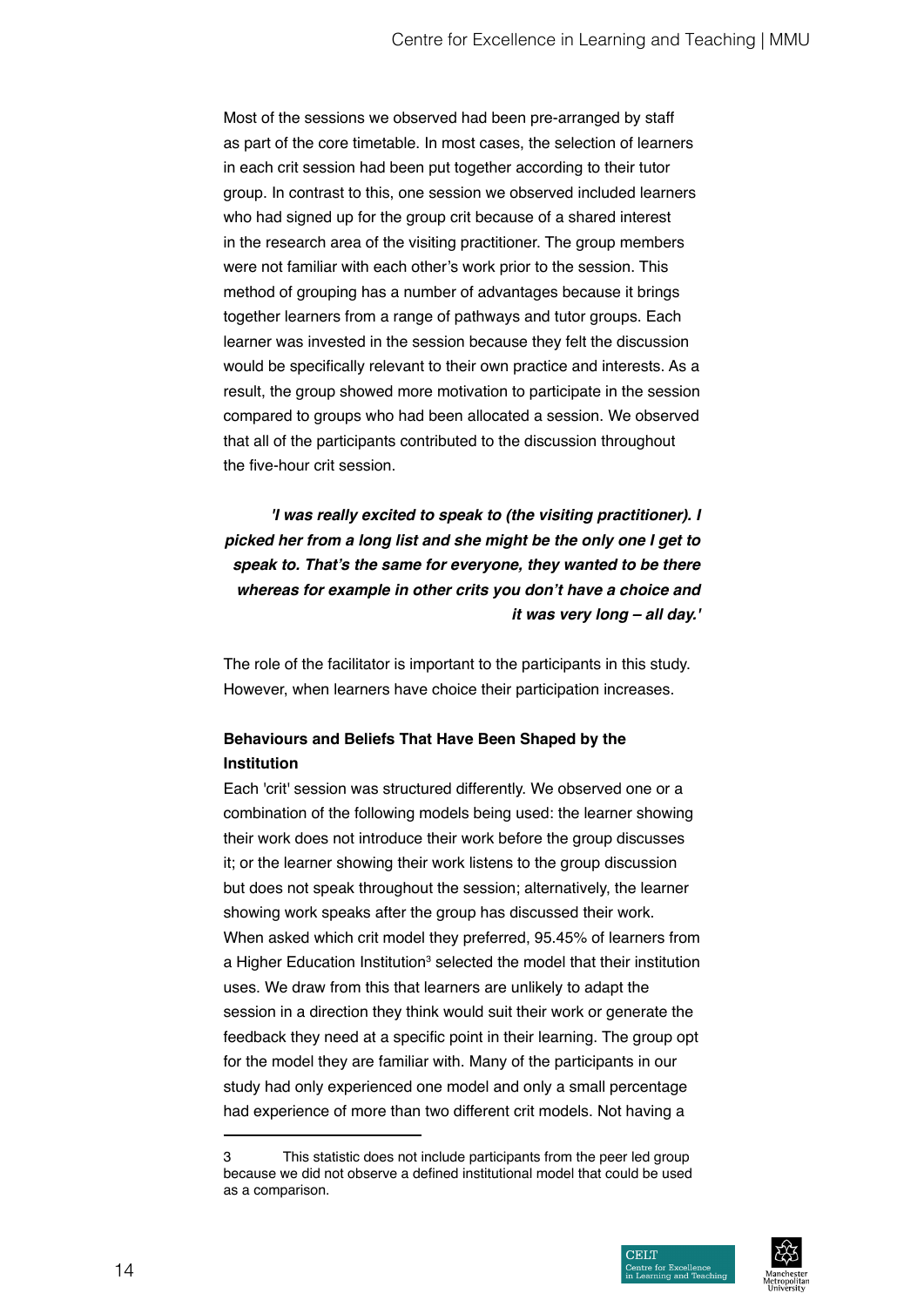repertoire of different approaches to select from may therefore impact their willingness to adapt the structure of the session.

# **Informal Peer Learning**

Peer learning does not only take place in formal learning sessions (Boud, 2001:1). For example, in the majority of institutions where our observations took place, the learners were required to work together to install their artworks alongside each other in preparation for the crit. This activity is an example of peer learning that did not usually involve staff but provided an opportunity for participants to share ideas and gain informal feedback from each other. One participant commented:

# **'I speak about it (the crit) with my own circle of friends, there is never any formal after–session.'**

The formality of showing and discussing their work as a group encouraged students to conduct their own informal and impromptu peer learning sessions before and after the crit session. Another comment from a participant suggests that discussing the experience of the crit afterwards could be useful:

# **'I want to know more about what it was about and what it actually means, (after the session).'**

This suggests that the formalized conversation that takes place within the parameters of the crit need to be de-coded through a different use of language and context. The informal activities that stem from the crit session are an important aspect of peer learning that was observed but will not be extended further in this paper. It remains a potentially fruitful site for further discursive research.

# **Conclusion and Recommendations**

The two main questions that this study aimed to answer were 'what makes a learner most likely to participate in the crit discussion' and 'how can the teaching staff improve a crit session'.

We believe it is important to continuously explore and reflect on our behaviours within learning contexts (both learners and facilitators) in order to better understand the processes and activities that take place, to question our role <sup>4</sup> within this and find a range of practical solutions that some groups may find beneficial. These principles



EM: This study enabled me to reflect on the behaviours that I have developed and the impact of the institutions where I have developed them.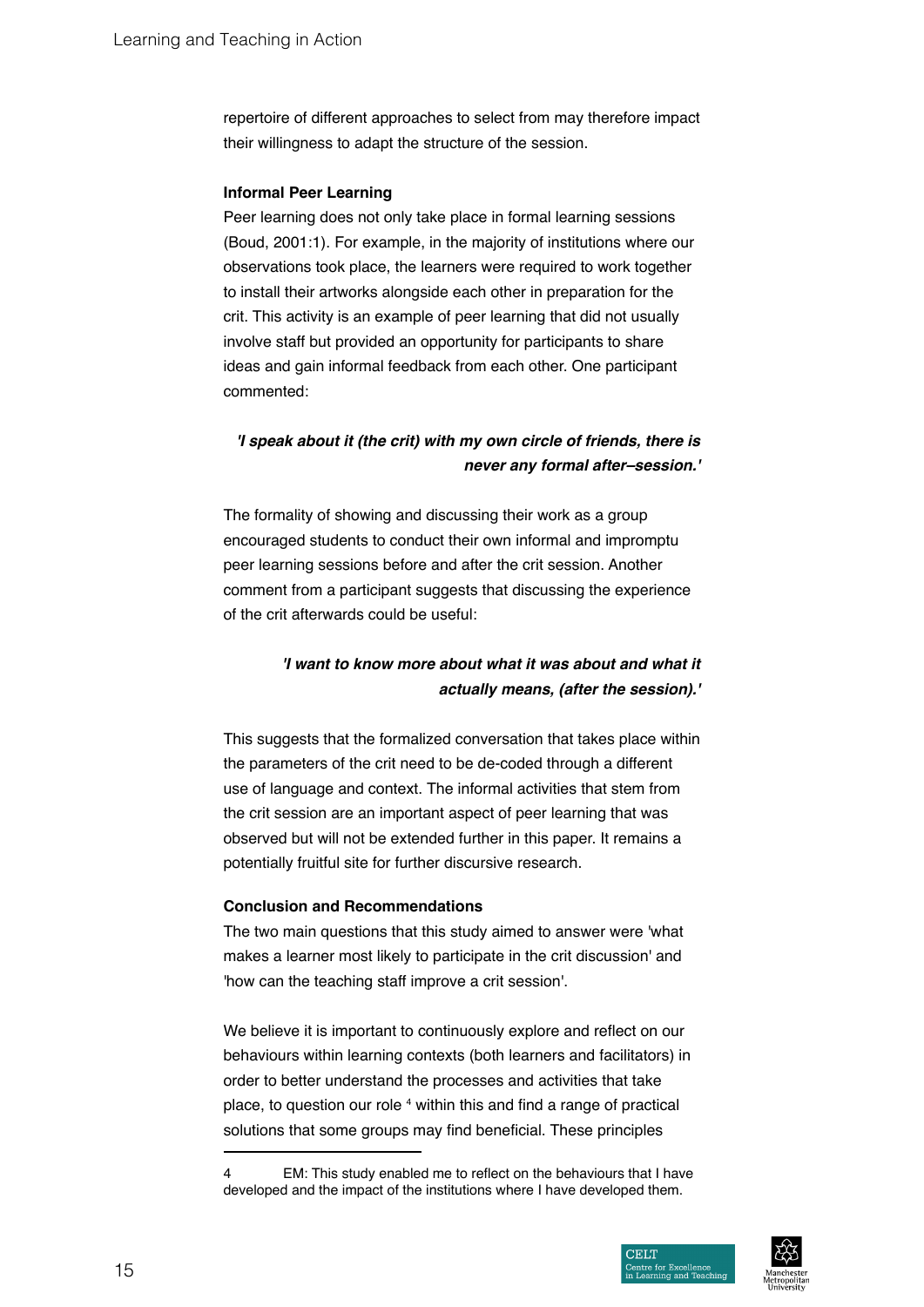inform our approach to the data we collected in this study and include aspects of ethnomethodology. Our approach has been to prioritise the voice of the learner in an attempt to understand the experience of those taking part in the sessions. We also acknowledge that what a learner prefers or finds less challenging may not be the kind of learning that is transformative.

Findings from this study can be applied beyond the discipline of Art and Design. Confronting hidden power dynamics within any learning context, as performed through language for example, has the potential to engage learners. Naturalised behaviours (also manifested within the institution) can be internalised and performed by both facilitator and learner, therefore it is the responsibility of the group to try to recognise, acknowledge and interrogate this. We argue that this may enable the learner to take more ownership of the learning process. For example, at the start of a crit session the group members may benefit from discussing their assumed roles and responsibilities. Time to reflect on the 'unsaid' rules and expectations may also act as a motivator to draw closer to a community model of learning (Macdonald, 2017).

In summary, crit sessions place a greater responsibility on learners than purely tutor led sessions. There is an expectation for learners to generate comments and feedback *in situ* that will contribute to each other's learning. Peer learning therefore places pressure on the learner. This study illuminates the crucial importance of language use in the crit as a potential site for a peer learning community. The negotiation of power is performed through the use of language and brings awareness of the struggle to verbalise in the crit context.

This study identifies two practical aspects that can be implemented that can increase confidence in the learner:

Firstly, the data clearly indicate that confidence is increased when group sizes are restricted to 10 learners or fewer and will likely lead to more participation by all members of the group. Secondly, provide the group with an introduction about what to expect in the session and what is expected of them.

The crit format inevitably suits some learners more than others. The majority of the groups opt to use the'model' most frequently used by their institution. This provides a consistent framework that may help learners know what is expected of them. However, this risks pacifying learners and disengaging them from the process. Providing

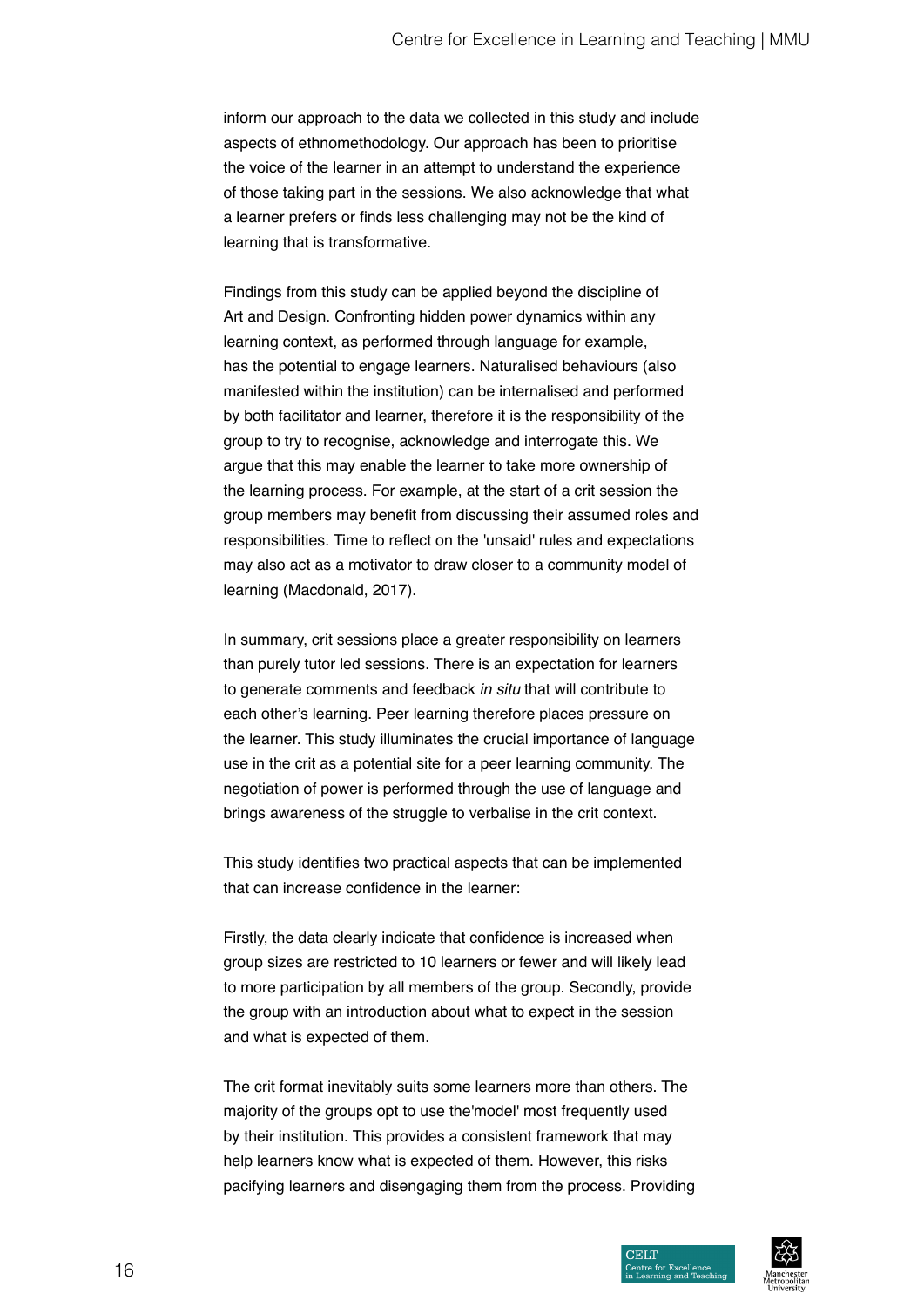learners with a wider set of approaches that can be utilised in the sessions may enable a greater sense of autonomy and increase motivation. Furthermore, involving learners in the process of defining 'the rules' for the session may make the experience more relevant. Most importantly, learners need to be supported throughout the (ongoing) process of exchanging knowledge.

- Learners may feel more prepared when session structure remains fairly consistent;
- Facilitators can engage the group with an introduction to the session, incorporating learners' intentions and expectations of the crit;
- Learners benefit from having a set time to reflect on the discussion after the session. A session after the crit can help 'decode' what was said and address aspects of the discussion that may have been misinterpreted. This could be peer led or facilitated;
- Crit sessions should be nuanced to benefit individual groups and their current objectives at different stages of their learning, for example establishing structures of conversation in year 1 or focusing on presentation and installation in year 3;
- Opting in to a crit session generates a different motivation and focus in the discussion. Additional 'sign up' crit sessions offered to learners could be specific to areas of research. Learners may also find common areas of interest by attending these sessions that can lead to further informal peer learning.

# **Future Development of the Research**

- Broaden the research to include a wider pool of participants, taking into consideration factors such as gender, class and ethnicity which could be explored more in relation to the power dynamics;
- Further investigate peer learning internationally.

# **References**

Alvesson M and Kärreman D. (2007) Constructing mystery: Empirical matters in theory development. Academy of Management Review 32: 1265-1281.

Blair B. (2007) 'At the end of a huge crit in the summer, it was "crap" – I'd worked really hard but all she said was "fine" and I was gutted' Art, Design & Communication in Higher Education 5: 83-95.

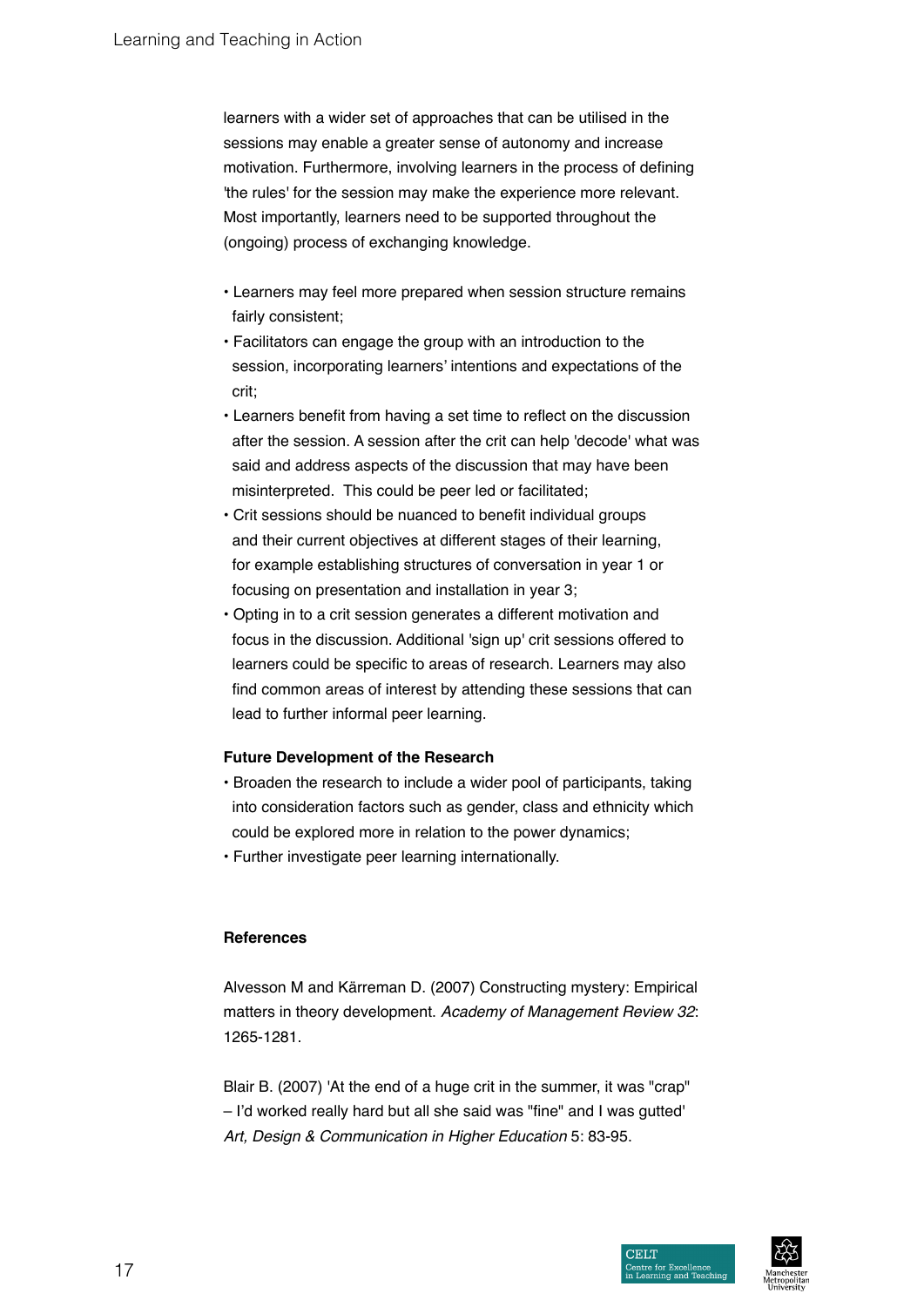Blythman M, Orr S and Blair B. (2007) Critiquing the crit - Final report. Brighton: Higher Education Academy: Art, Design and Media Subject Centre

Boud D, Cohen R and Sampson J. (2001) Peer learning in higher education: learning from & with each other. London: Kogan Page.

Cameron D. (2001) Working with spoken discourse, London: SAGE.

Cooper SMA. (2002) Classroom choices for enabling peer learning. Theory Into Practice 41: 53-57.

Day P. (2013) The art group crit. How do you make a firing squad less scary? Journal of Learning Development in Higher Education 5: 1-15.

Flynn P. (2005) Critting the 'crit' in the education of architects: from Bauhaus to Bolton Street. Dublin: Dublin Institute of Technology.

Gee JP. (2014) An introduction to discourse analysis: theory and method, London: Routledge.

Healy J. (2016) The Components of the 'crit' in Art and Design Education. Irish Journal of Academic Practice 5.

hooks b. (1994) Teaching to transgress : education as the practice of freedom, New York ; London: Routledge.

Lee B. (2017) On performing the critical. In: Fraser P and Rothman R (eds) Beyond critique: contemporary art in theory, practice, and instruction. London: Bloomsbury, 143-152.

Macdonald S. (2017) Will the circle be unbroken? Gift, circulation, and community building in the studio art crit. In: Fraser P and Rothman R (eds) Beyond critique : contemporary art in theory, practice, and instruction. London: Bloomsbury, 195-206.

Rowles S. (2013) Art crits : 20 questions : a pocket guide : featuring interviews with UK fine art staff on the topic of the art crit. London: Q-Art.

Sara R and Parnell R. (2013) Fear and learning in the architectural crit. field: 5: 102-124.

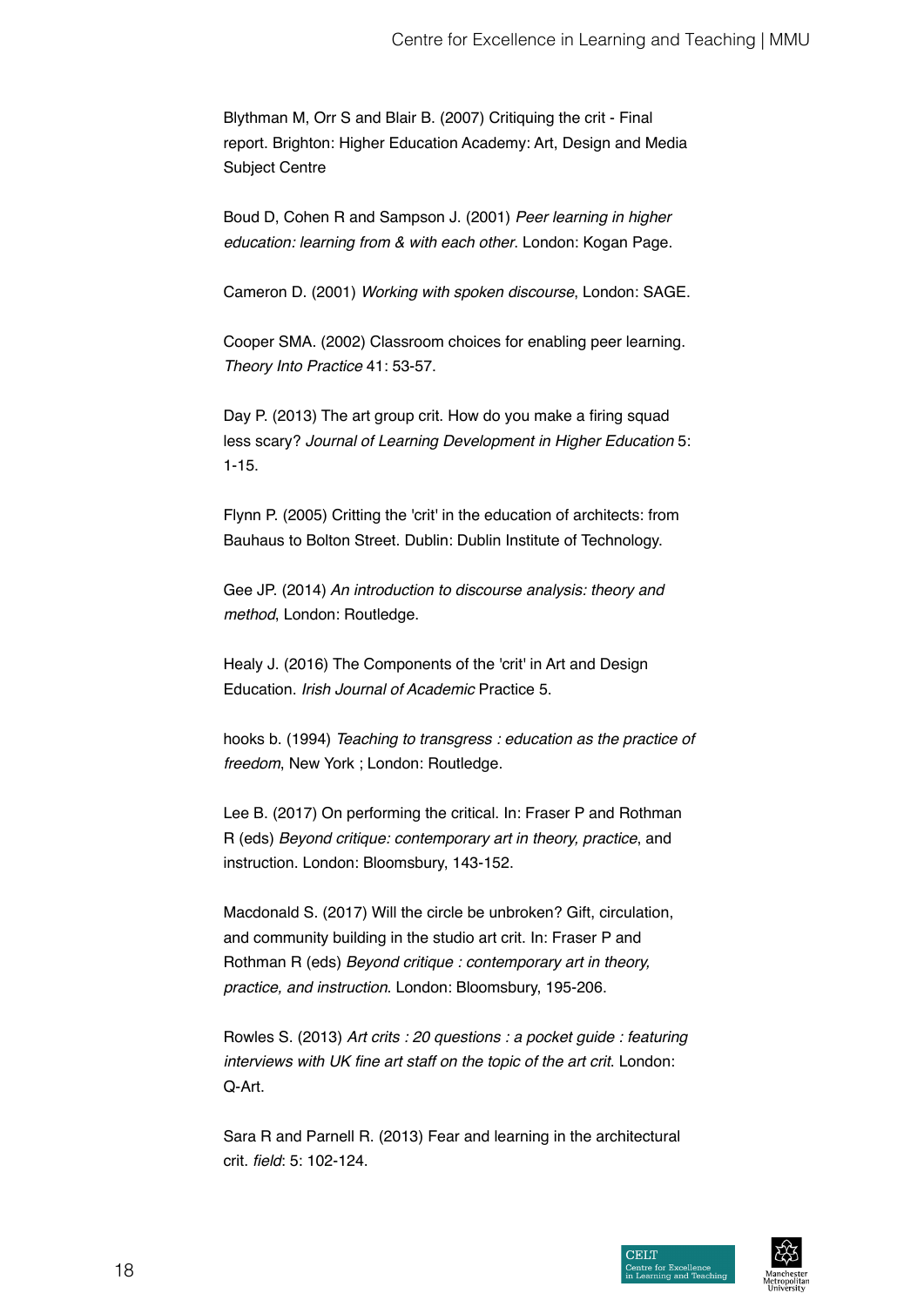Silverman D. (2013) Doing qualitative research 4th ed, London: SAGE.

Smith C. (2011) Understanding students' views of the crit assessment. Journal for Education in the Built Environment 6: 44-67.

Swann C. (1986) Nellie is dead - Art and design education. Designer. March: 18-20.

Tannen D, Hamilton HE and Schiffrin D. (2015) The Handbook of Discourse Analysis, Chicester, United States: John Wiley & Sons.

White R. (2000) The student-led "crit" as a learning device. In: Nicol D and Pilling S (eds) Changing architectural education: Towards a new professionalism. London: Spon Press, 180-189.

Wray A and Bloomer A. (2006) Projects in linguistics : a practical *guide to researching language*, London: Hodder Arnold.

# **Appendix 1**

Data collected from individual questionnaire results:

What makes you feel most at ease when participating in group learning discussions? (Most important factor, first preference)

Working in groups with less than 15 people: 34%

Speaking about my work individually with a tutor or a person outside of the group **after** the session: 29%

Speaking about my work individually with a tutor or a person outside of the group **before** the session: 21 %

The discussion group only includes students or peers (no tutors or staff are present): 17%

What makes you feel most confident when presenting work in a group discussion?

A tutor or someone outside of the group being present: 23%

The group discussing my work before I speak: 23%